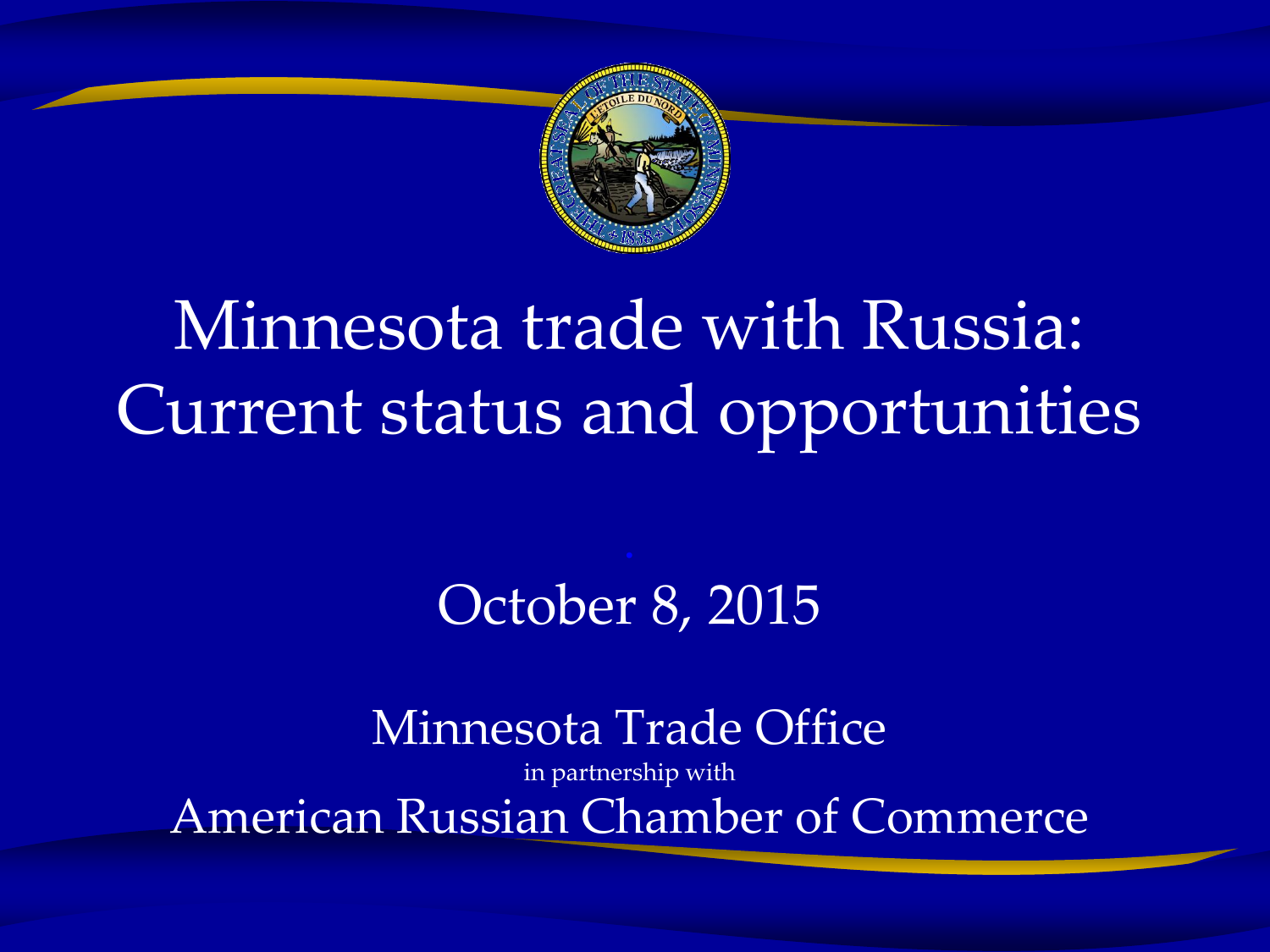## **Minnesota's Trade with Russia**

#### **Minnesota Exports to Russia and Foreign Direct Investment from Russia**

- Minnesota exports of goods were valued at \$21 billion in 2014, up 3 percent since 2013.
- Russia was Minnesota's  $28<sup>th</sup>$  largest market for goods, with the state's exports to Russia valued at \$101 million in 2014.
- The state's exports to Russia were down 6 percent overall between 2013 and 2014. However there was strong increased demand for optic and medical products (up 57 percent to \$18 million) and electrical machinery (up 36 percent to \$14 million). Other smaller emerging areas were toys and sports equipment (up 250 percent to \$4 million; for which the main area and strongest source of growth is festive/carnival products, at \$3 million) and inorganic chemicals (\$2.5 million, from none in 2013).

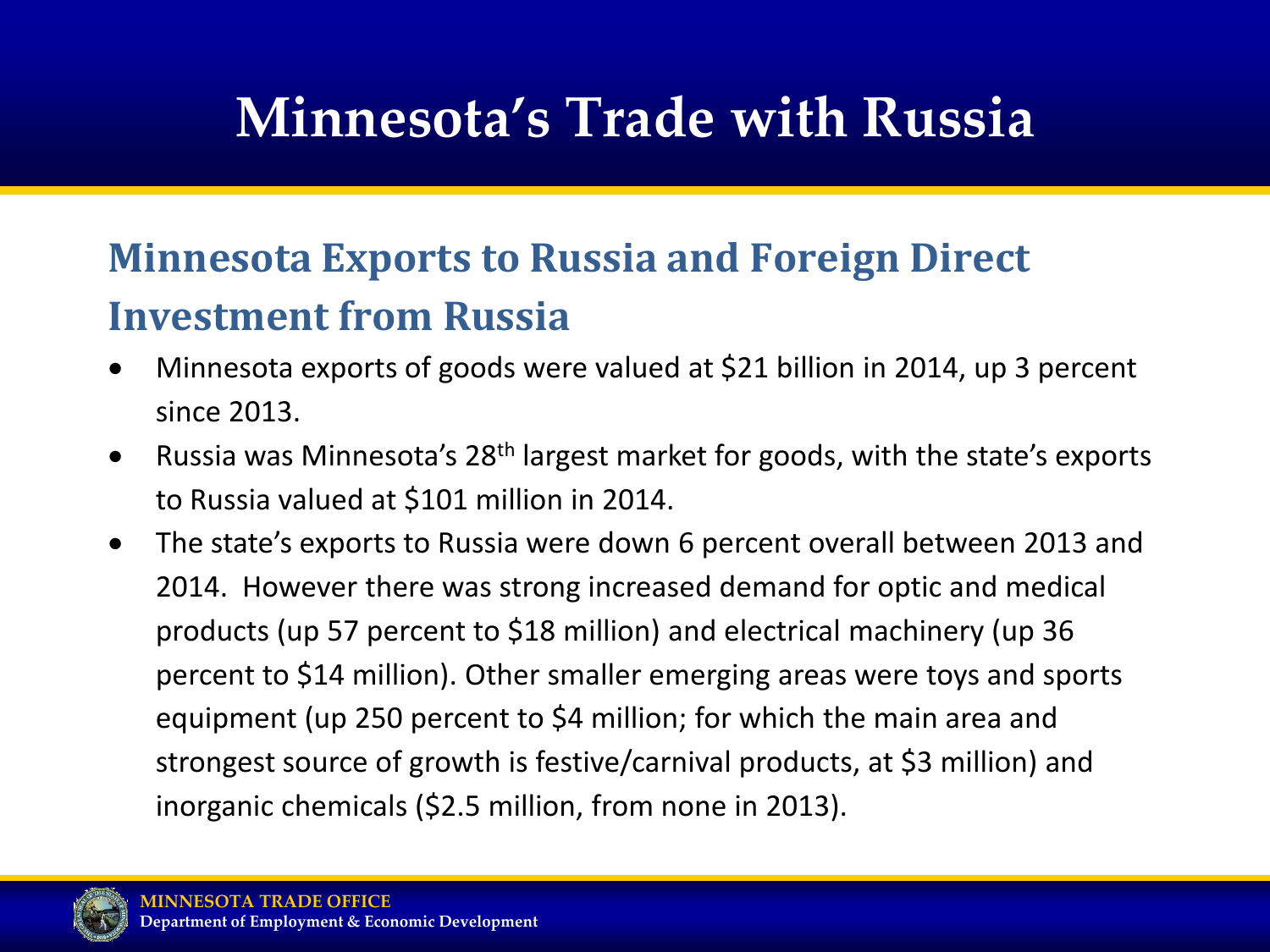## **Minnesota's Exports to Russia**



\* Between 2012 and 2014, Minnesota exports of machinery products to Russia plunged 59 percent. This trend was driven by much weaker demand for agricultural equipment which fell 91 percent during this period

\*\* Electrical equipment exports were valued at \$14 million and were a strong source of growth for Minnesota exports to Russia between 2013 and 2014. More than half of the exported products were integrated circuits (up 36 percent to \$4 million) and telecommunications products (up 315 percent to \$3 million)

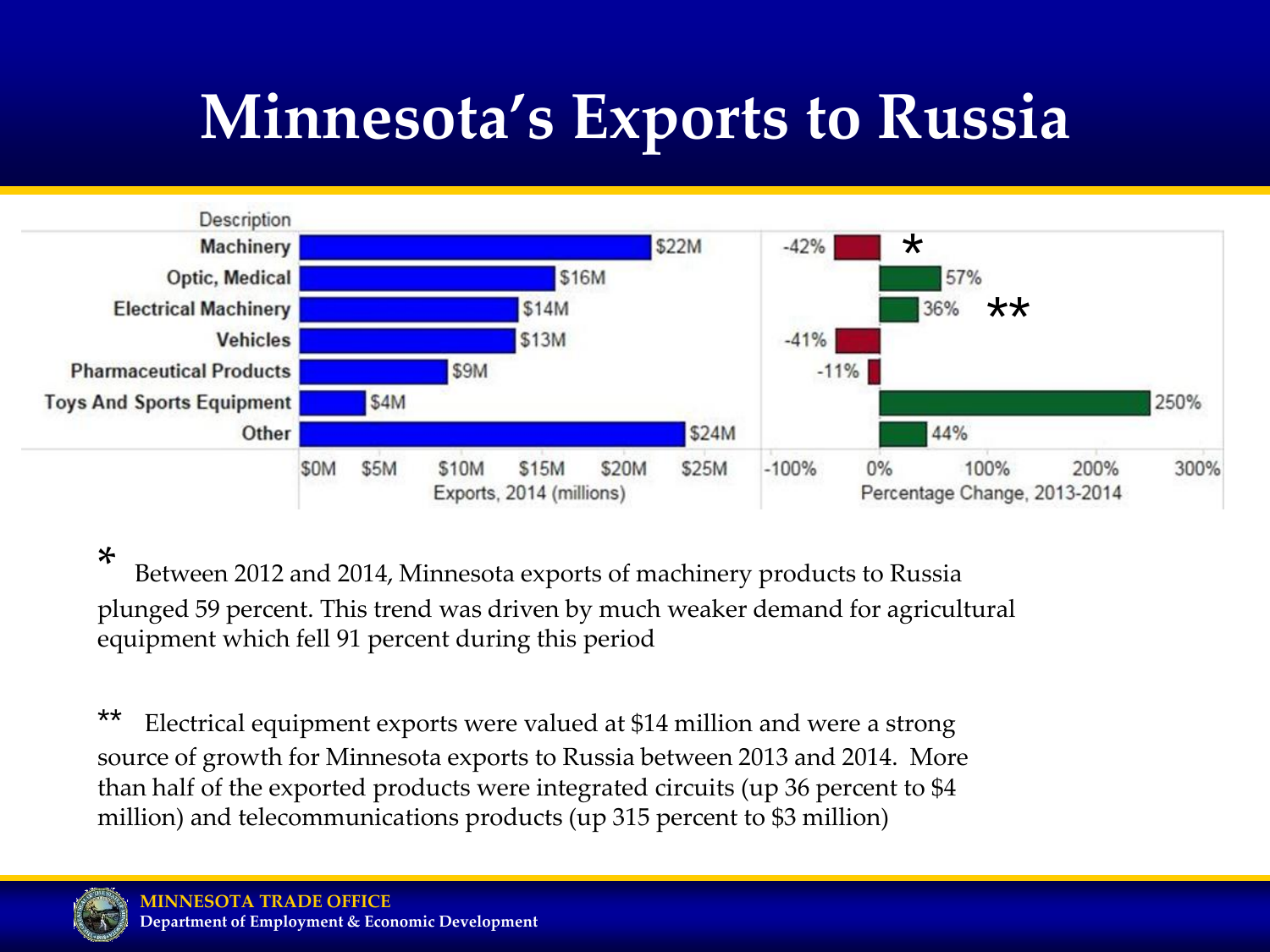# **Minnesota Companies in Russia**

Following Minnesota-based companies are operating in Russia:

- $\geq$  3M
- Black River Asset Management
- Cargill
- **► Carlson Companies**
- $\triangleright$  Digital River
- $\triangleright$  Ecolab
- Emerson Process Management
- $\triangleright$  Fair Isaac
- > Medtronic
- Merrill
- ▶ Northern Technologies International
- $\triangleright$  Pentair
- $\triangleright$  Regis

• (Minnesota Trade Office knows of no Russian companies operating in Minnesota)

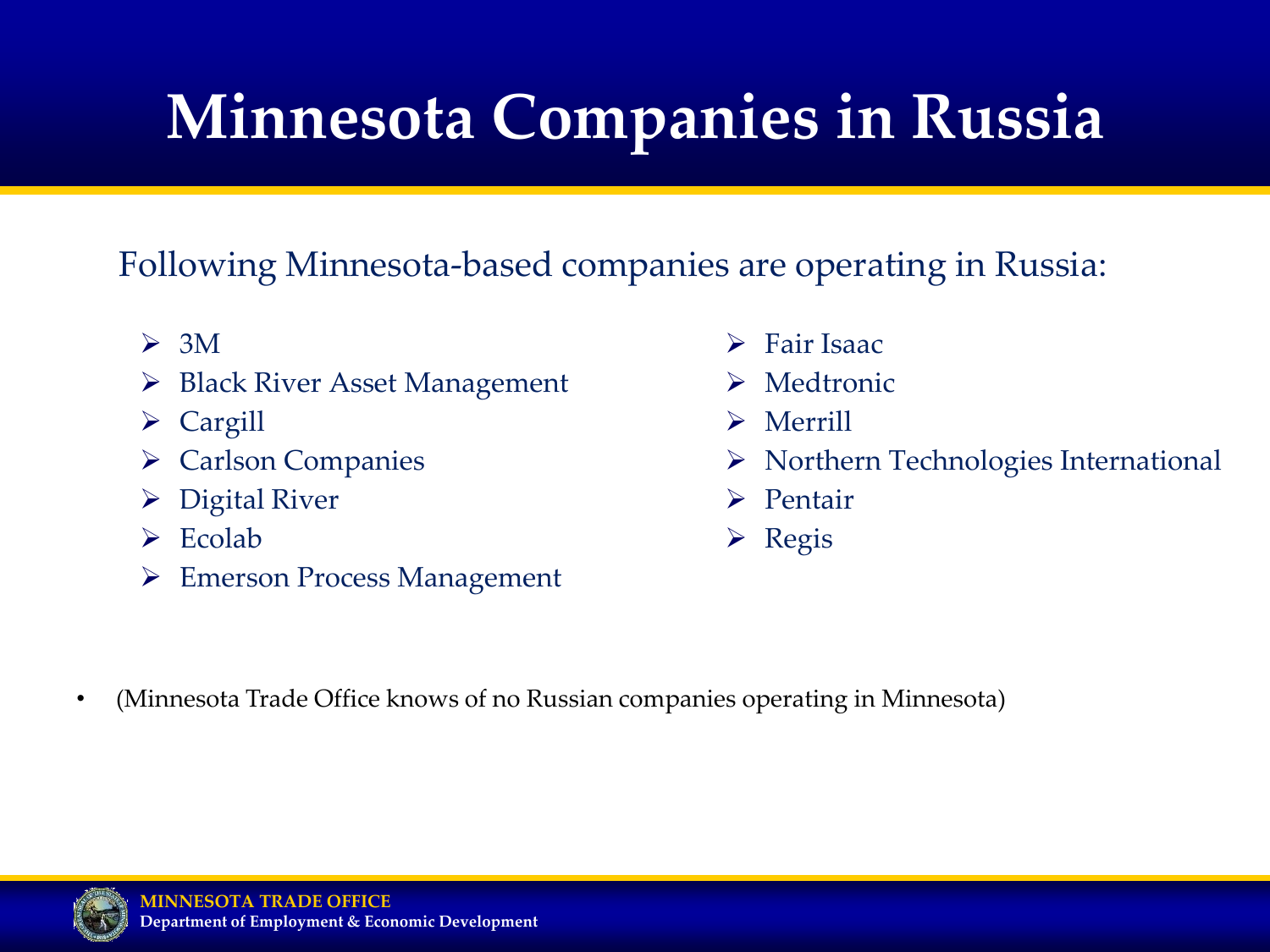## **Next Steps**

- Congratulations on Launch of ARCOM!
- Anatoli Korkin, please take a bow
- Minnesota Trade Office looks forward to being a partner on growth steps from this new foundation